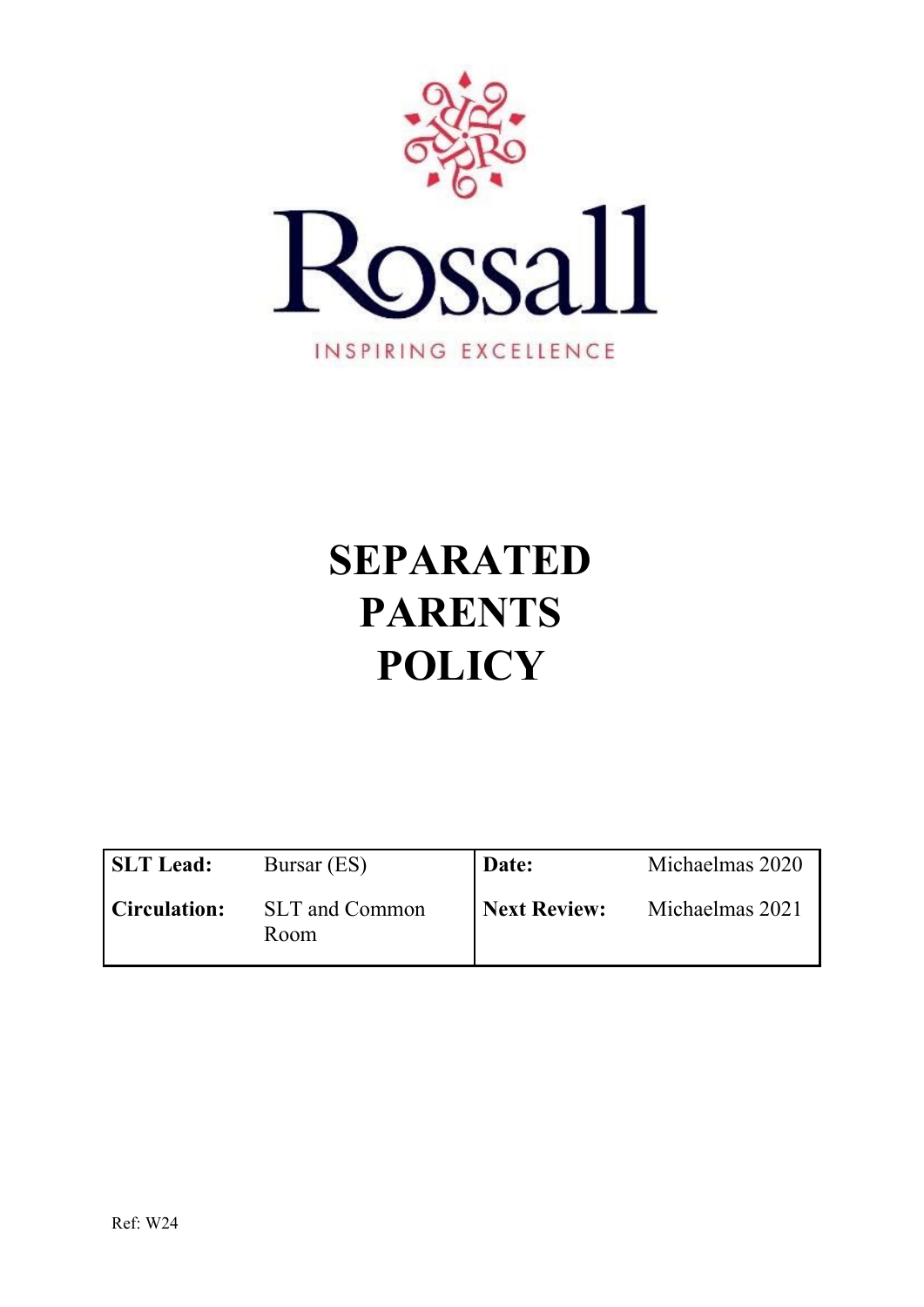## **ROSSALL SCHOOL**

### **SEPARATED PARENTS POLICY**

Rossall School recognises that parents who are divorced or separated may both have a right to be informed of, and to be involved in, their child's educational progress.

#### **Parental Responsibility**

In order to help us to look after children whilst they are in our care, as part of the admissions process, the School asks parents to provide certain information, such as the name of both parents and their home address and contact details.

At this stage, the School also needs to establish who has *Parental Responsibility* for the child. This is important because it allows the School to be sure who has the right to make decisions about a child's education and medical treatment.

However, this is a very specific legal term and many parents may be unaware of how it is applied:

- All mothers automatically have Parental Responsibility.
- If a child's parents were married at the time of the birth, both parents automatically have Parental Responsibility.
- For children born from the 1st December 2003 where the father's name is on the birth certificate, the father and mother will both have Parental Responsibility.
- In all other cases, fathers are required to officially obtain Parental Responsibility.
- Parental Responsibility cannot be lost, except by legal adoption, although it does not guarantee contact.
- The information provided to the School when the pupil was enrolled, detailing whether both parents have parental responsibility, will be presumed to be correct unless a court order or original birth certificate proving otherwise is provided to the School.
- It is the responsibility of parents to inform the School when there is a change in the family's circumstances. We need to be kept up to date with contact details, arrangements for collecting children and emergencies.

Parents as defined above are entitled to share in the decisions that are made about their child and to be treated equally by schools. In particular, these entitlements include:

- Appeal against admission decisions;
- ISI & school based questionnaires;
- Participation in any exclusion procedure;
- Attendance at parent meetings/school events;
- Access to school records and copies of school reports, newsletters, invitations to school events, school photographs relating to their child and information about school trips.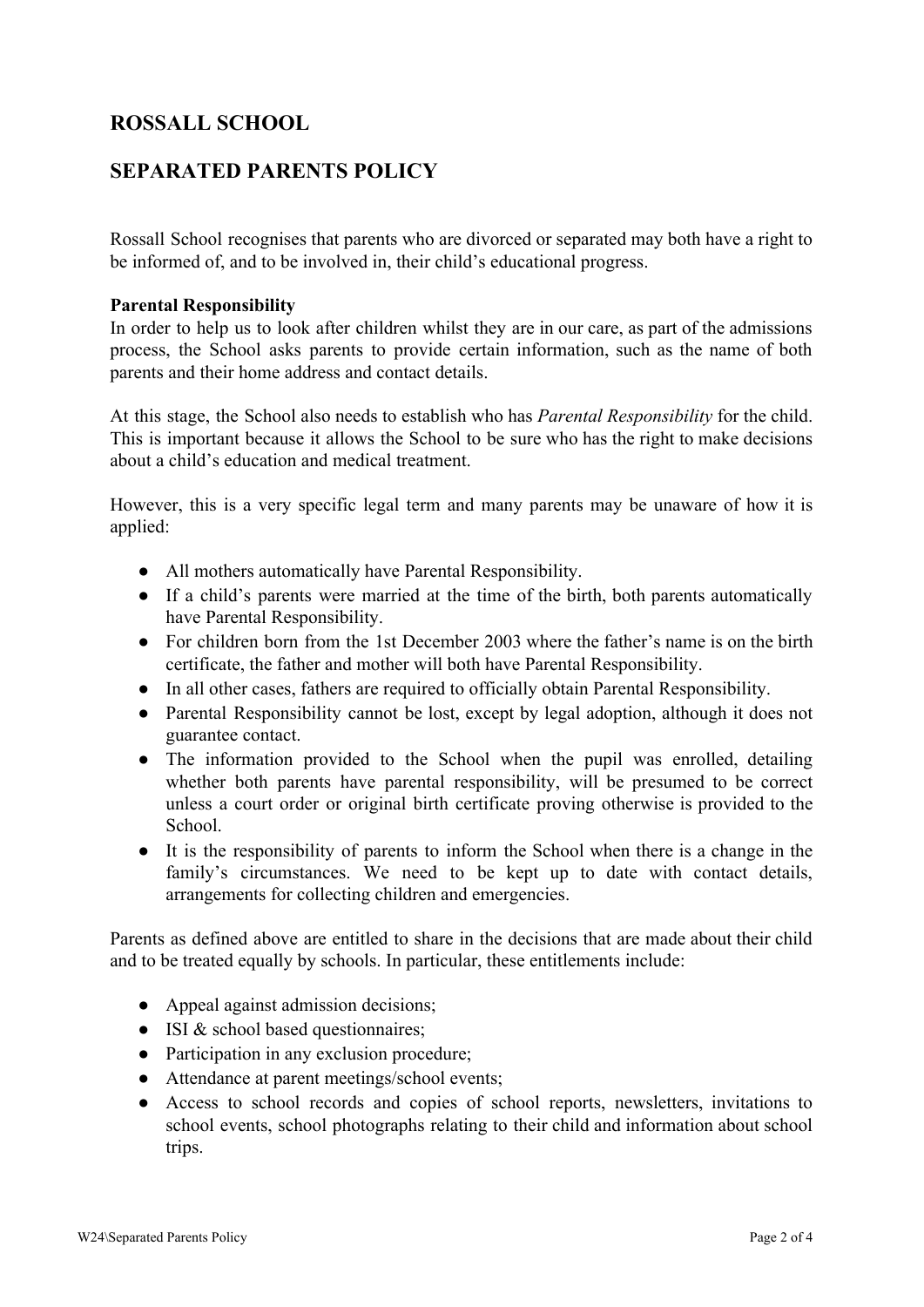This entitlement cannot be restricted without a specific court order. The School does not have the power to act simply on the request of one parent to restrict another. As set out in the Education Act, it is important that schools balance the requests of parents with their statutory duties. Having parental responsibility does not allow a parent to obstruct a school from carrying out their duties under legislation.

The School will not seek to make judgements about individual circumstances but will treat both parents equally unless there is a specific ruling in existence. Staff will never pass judgement on either parent to the child.

We will maintain our open door policy with all parents, and class teachers and the Headmaster will be available by appointment to discuss any issues. The School is under no obligation to inform the resident parent of the absent parent contacting the School. Any such information will be given at the discretion of the Headmaster.

#### **Court Orders**

The School is only obliged to comply with a court order restricting access to a parent (to the extent that it relates to the School) if it is properly notified and has received a copy for its files. In the event that the School is not informed of the existence of such an order, neither parent will have rights superior to the other. Only a Court Order stating the arrangements is deemed to be valid; a letter from a solicitor is not sufficient.

#### **School Communications**

The School recognises that, while the parents of some pupils may be divorced or separated, both have a right to be informed of, and involved in, their child's education. However, we expect that parents, whatever the nature of their separation, will do all they can to communicate with each other and share information from and for the School, for the benefit of their child. It is assumed that the parent with whom the child principally resides will keep the other parent informed.

- All diary dates, newsletters, and the Headmaster's blog are available on the School website
- Class emails will be sent to both parents. Parents are responsible for providing a correct email address. Occasionally paper letters are sent home with pupils and we expect parents to communicate these messages to each other as and when appropriate.
- We would not expect to send emergency text messages to absent parents, which give information on cancelled activities and reminders.
- Parent app: A parent join code will be sent home we expect parents to communicate this code to each other.
- Both parents are welcome at parents' evenings and we expect parents to communicate with each other regarding these arrangements
- We expect parents to liaise and communicate directly with each other in matters such as the ordering of school photographs; tickets for performances and other instances